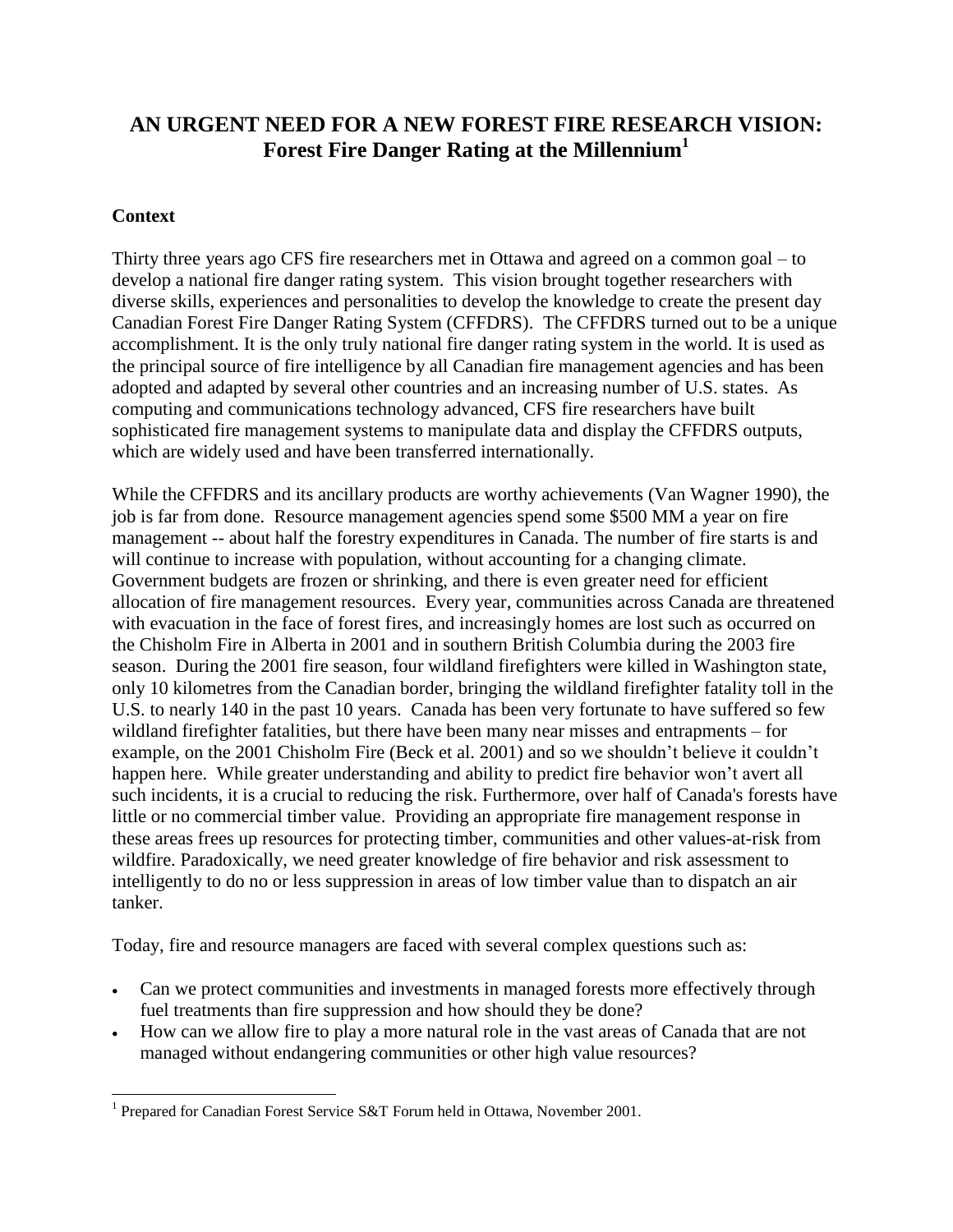Are Canadian firefighters at risk because our fire behavior prediction system does not apply to substantial areas of the Canadian forest and wildlands?

### **Strategic Objectives**

Do these questions address strategic objectives? We think they do in part, but if not, do we have our priorities right? Developing knowledge to help fire managers across Canada protect life and property and help ecosystem managers use fire to maintain critical habitats and threatened species are surely important goals for sustainable forest management as protecting natural, commercial forests and plantation values.

#### **Status**

Addressing new questions such as those listed above are beyond our present knowledge and the theoretical and empirical basis of the CFFDRS. For example, there is no objective evidence to show that thinning could protect a community or a forest plantation from forest fire or how it should be done. Our present attempts to provide answers are stretching the system beyond credibility. Recent research carried out during the International Crown Fire Modelling Experiment in the Northwest Territories (Alexander and Lanoville 2004) has provided new insights but much remains to be done.

### **Opportunities and Constraints**

We believe that we need to develop a new integrated fire prediction system that can be used to address the kinds of questions posed above. In keeping with past successes, we propose a modular system involving a suite of models encompassing the various transitions in fire behavior (i.e., probability of ignition, surface fire spread, crown fire initiation, crown fire spread, large fire/atmospheric interactions, long range spotting) as well as the immediately evident impacts of fire (e.g., depth of burn, crown scorch) for the full range of Canadian forest types. A start has been made in some areas (e.g., Lawson and Dalrymple 1996; Taylor and Armitage 1996; Lawson et al. 1997; Cruz et al. 2003, 2004) but again much remains to be accomplished.

We believe the next generation system can be done using a semi-empirical approach that parameterizes fuel types. The most logical approach would be to build on the wealth of existing empirical data while realizing the need to include new knowledge from targeted field experiments that address key knowledge gaps, such as the effect of stand density on fire spread. It is critical that we continue to carry out the kind of outdoor field research that the CFS has come to be recognized internationally for. In this way, new knowledge and understanding is developed in order to advance fire management and in turn sustainable forest management. It also paramount that we must continue to be involved in transferring the information and technology to users through our involvement in the development and delivery of national training courses to ensure that the knowledge generated is applied and used. In this sense we acknowledge the need to be socially responsible (Alexander 2003).

It's time for a new vision for fire danger research. One that will bring our diverse skills and experiences across the country together again to address common goals. This can't be done in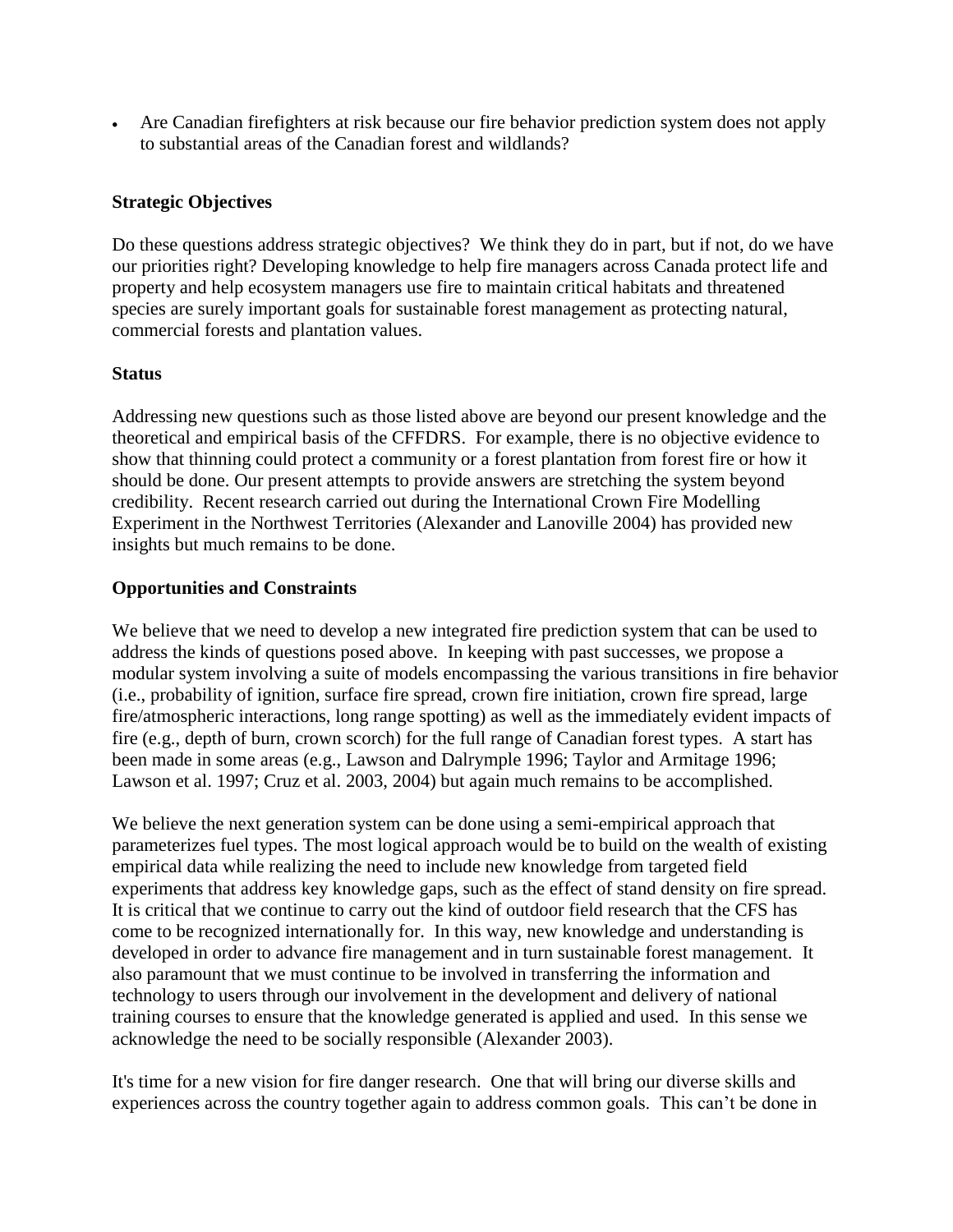isolation for a number of reasons, including the fact that resources for fire danger rating research have declined significantly since the 1970s and 80s. A national fire research working group like the former highly successful CFS Fire Danger Group that operated from 1968 to 1995 is need to take on this important work. Such a group will need to work with their colleagues and partners in other organizations, both nationally and internationally (Weber 1995), to incorporate their skills and knowledge, and to integrate new data sources such as the national forest inventory if this vision is to be realized.

S.W. Taylor, Pacific Forestry Centre & M.E. Alexander, Northern Forestry Centre October 2001 (original); revised June 2004

References

Alexander, M.E. 2003. Wildland fire behavior research at the Northern Forestry Centre. Edmonton, Alberta: Canadian Forest Service, Northern Forestry Centre <http://www.ciffc.ca/whatsup/NoFC-XIIWFC-handout (E).pdf>.

Alexander, M.E. and R.A. Lanoville. 2004. The International Crown Fire Modelling Experiment fuel treatment trials. Page 222 *In* R.T. Engstrom, K.E.M. Galley and W.J. de Groot (eds.). Proceedings of the 22nd Tall Timbers Fire Ecology Conference: Fire in Temperate, Boreal, and Montane Ecosystems. Tall Timbers Research Station, Tallahassee, FL.

Beck, J., T. Van Nest, B. Hutchinson and S. Bachop. 2001. Chisholm wildfire entrapment investigation. Forest Engineering Research Institute of Canada, Hinton, AB and Alberta Sustainable Resource Development, Edmonton, AB. 61 p. Alberta, British Columbia Ministry of Forests, Victoria, British Columbia.

Cruz, M.G., Alexander, M.E. and R.H. Wakimoto. 2003. Assessing the probability of crown fire initiation based on fire danger indices. Forestry Chronicle 79, 976-983.

Cruz, M.G., Alexander, M.E. and R.H. Wakimoto. 2004. Modeling the likelihood of crown fire occurrence in conifer forest stands. Forest Science 50, 640-658.

Lawson, B.D. and G.N. Dalrymple. 1996. Probabilities of sustained ignition in lodgepole pine, interior Douglas-fir, and white-spruce subalpine fir forest types. Natural Resources Canada, Canadian Forest Service, Pacific Forestry Centre, and British Columbia Ministry of Forests, Research Branch, Victoria, BC. FRDA Supplement 1 to FRDA Handbook 12. 17 p.

Lawson, B.D., W.H. Frandsen, B.C. Hawkes and G.N. Dalrymple. 1997. Probability of sustained smouldering ignition for some boreal forest duff types. Natural Resources Canada, Canadian Forest Service, Northern Forestry Centre, Edmonton, AB. For. Manage. Note 63. 11 p.

Taylor, S.W. and O.B. Armitage. 1996. SCORCH: a fire-induced tree-mortality prediction model for Canadian forests. Pages 137-138 *In* Intergrated Forest Vegetation Management Options and Applications. Natural Resources Canada, Canadian Forest Service, Pacific Forestry Centre, British Columbia Ministry of Forests, Research Branch, Victoria, BC. FRDA Report. 251.